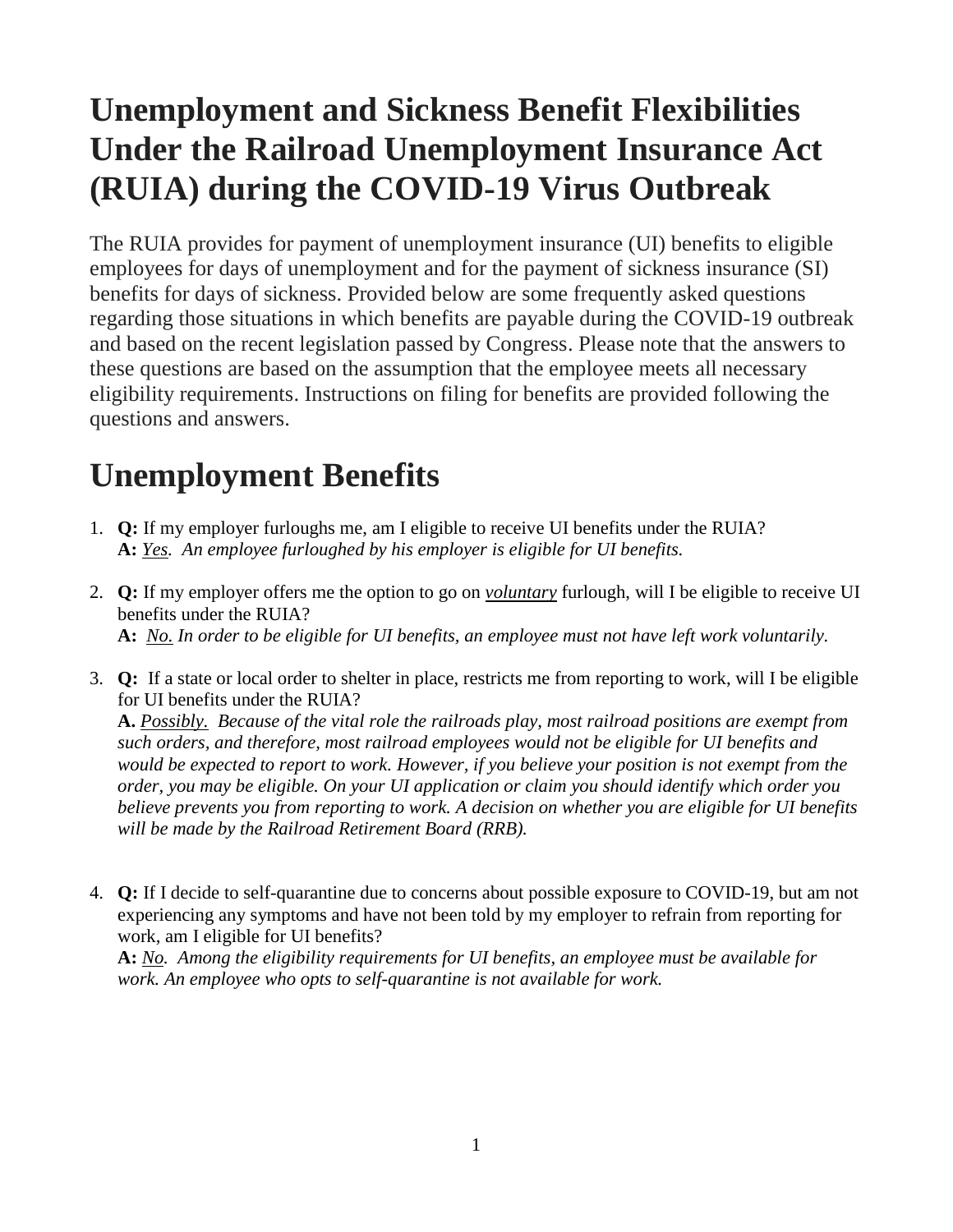## **Sickness Benefits**

*5.* **Q:** If my employer instructs me to quarantine and not to report for work due to exposure or possible exposure to COVID-19, will I be eligible for benefits?

**A:** *Yes. An employee who is quarantined is not available for work, and therefore not be eligible for UI. However, if due to exposure or potential exposure to COVID-19, the employee is instructed to quarantine, the employee would be eligible for SI benefits. A copy of the instruction from the employer will serve as proof of the medical restriction. If the employee does not have a copy of the instruction from his employer, or if the instruction was not written, the employee may submit a signed statement describing the direction received from the employer.* 

- 6. **Q:** If I report for work but am sent home by my employer because of possible exposure to COVID-19 through a coworker, but I am experiencing no symptoms, will I be eligible for benefits? **A:** *Yes. See the answer to Question 5.*
- 7. **Q**: If I am experiencing symptoms of COVID-19 and I am subject to instructions from a health care provider or public health official to quarantine, am I eligible for SI benefits during the period of the quarantine?

**A:** *Yes. An employee unable to work due to sickness is eligible for SI benefits. A copy of the quarantine instruction will be acceptable proof. If the employee does not have a copy of the*  instruction, or if the instruction was not written, the employee may submit a signed statement *describing his or her symptoms, and the instruction. The signed statement will only be sufficient proof for one claim period. After the initial claim period, the employee will need to provide a copy of the quarantine instruction.*

8. **Q:** If I test positive for COVID-19 am I eligible for SI benefits? **A:** *Yes. If you test positive for COVID-19, you are eligible for SI benefits. Documentation of the positive test should be submitted with your SI application/claim and SI benefits will be payable until your doctor releases you to return to work.*

### **Coronavirus Aid, Relief, and Economic Security (CARES) Act**

9. **Q:** Are there provisions which extend the unemployment periods for which UI benefits can be paid?

**A:** *Yes. The CARES Act amends the extended benefits to be available to individuals who received normal UI benefits during the period beginning July 1, 2019, and ending June 30, 2020. No extended benefit period under this provision will begin after December 31, 2020.*

- *An employee with less than 10 years of service will now be eligible to receive up to 65 days of extended benefits within 7 consecutive 2-week registration periods.*
- *An employee with 10 or more years of service would be eligible for an additional 65 days of extended benefits, for a total of 130 days within 13 consecutive 2-week registration periods*.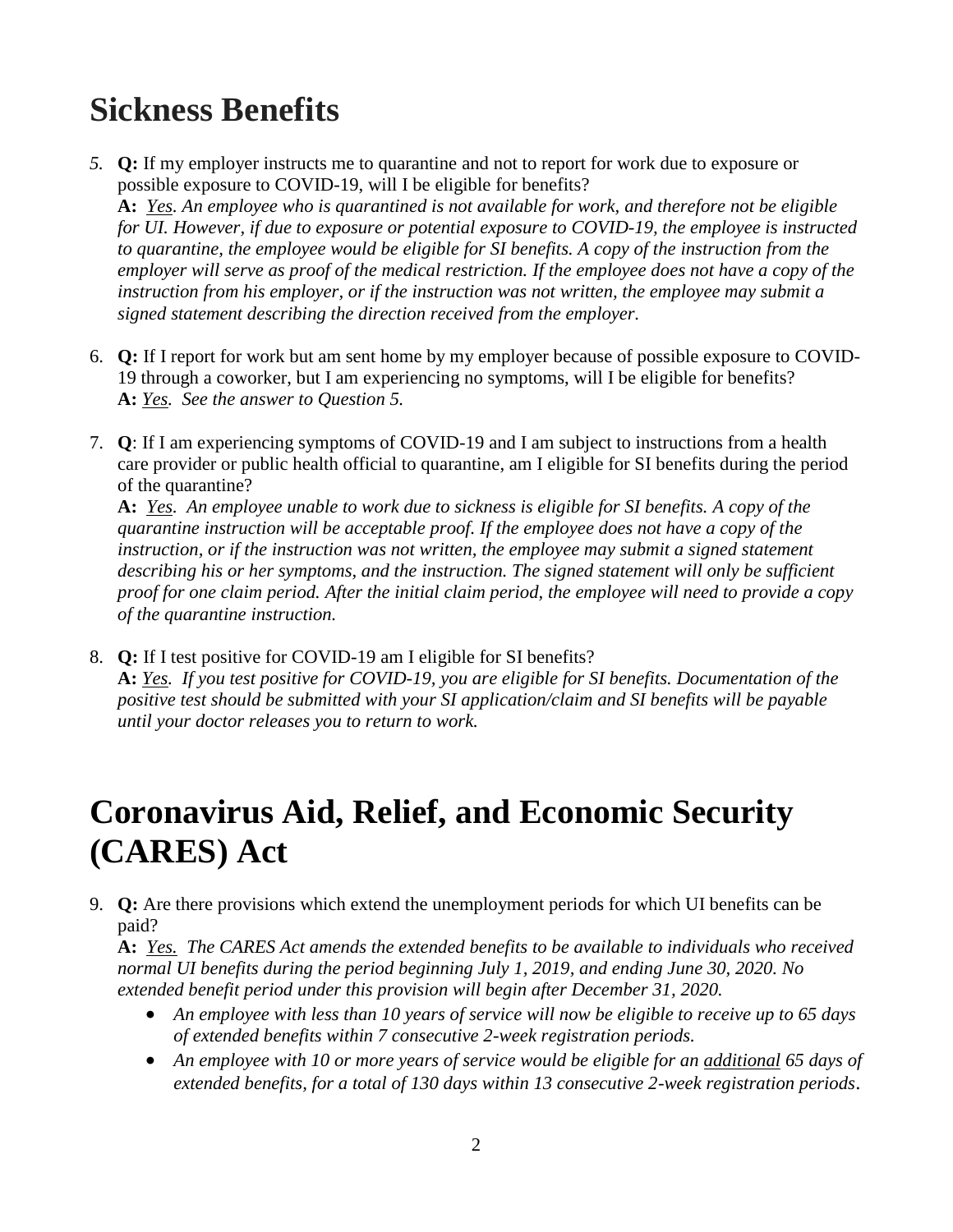- 10.**Q:** Are RUIA claimants eligible for the enhanced CARES Act payments? **A:** *Yes, IF the benefits are UI benefits. The CARES Act provides a \$1,200 recovery benefit to a qualified employee for any UI registration period beginning on or after April 1, 2020, but no later than July 31, 2020.*
- 11. **Q:** How do I know if I am an employee considered qualified for the additional CARES Act payment?

**A:** *You are eligible for the special CARES Act payment(s) for registration periods for which (1) you are receiving UI benefits or (2) you would be receiving UI benefits if you had not already exhausted UI benefits for benefit year 2019. The benefit year for 2019 began on July 1, 2019, and will end June 30, 2020.*

12. **Q:** Does the CARES Act include a provision to waive the 7-day waiting period for UI or SI benefits under the RUIA?

**A:** Yes. *The CARES Act waives the 7-day waiting period for both UI and SI benefits under the RUIA for any registration period that begins on or after March 27, 2020, and ends on or before December 31, 2020. (Note, this is the only provision of the CARES Act that applies to both UI and SI benefits.)*

- 13. **Q:** Will the RRB be able to pay eligible employees the additional UI benefits and eliminate the seven day waiting period for both UI and SI immediately? **A:** *No. However, employees will receive retroactive payments of additional monies in the future. The RRB is working diligently to make the necessary adjustments to its applications and systems so that we can pay employees the additional benefits and eliminate the waiting period as soon as possible.*
- 14. **Q:** Will I lose benefits which would have otherwise been payable to me during the time in which the RRB updates its applications and systems to implement the CARES Act? **A:** *No. If you are eligible for RUIA benefits, you should file as you normally would and benefits will be computed and paid using the rules existing prior to the CARES Act. Additional benefits due under the CARES Act will be paid retroactively once the RRB's systems are updated to properly implement the provisions of the CARES Act.*
- 15. **Q:** Are the benefits payable under the CARES Act subject to sequestration, similarly to other benefits payable under the RUIA?

**A:** *No. Benefit payments issued under the CARES Act are not subject to sequestration. Normal UI and SI benefits as well as normal extended UI and SI benefits will still be subject to sequestration.*